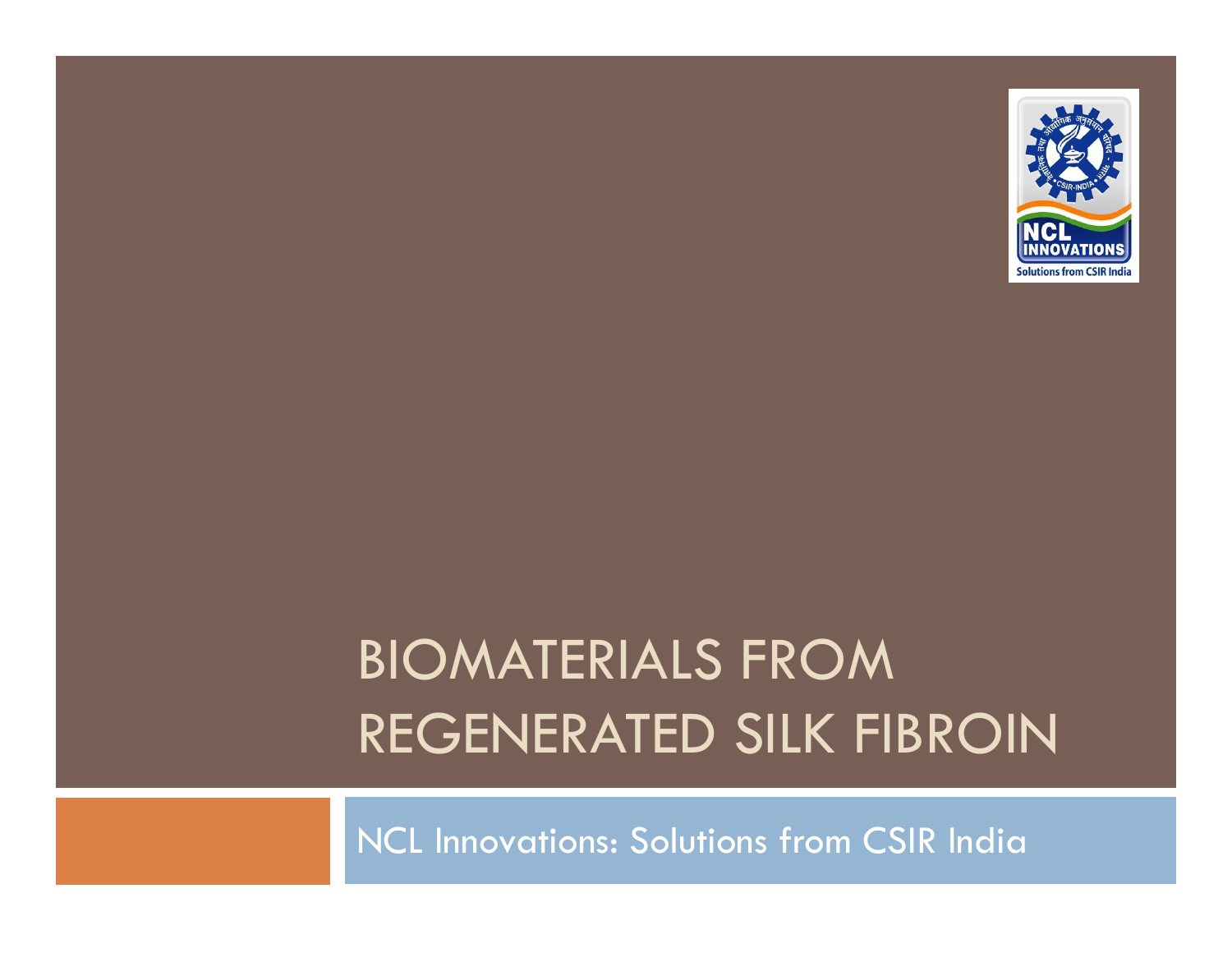#### Technology

- $\Box$  Various novel methods for producing biomaterials from regenerated silk fibroin (RSF)
- $\Box$  A process for the accelerated gelation of RSF, having a porous structure which is free of microbial growth (and can be used as biomedical implants)
	- O. This process also lowers gelation time to a few hours instead of several days
	- **D** Works in a broad pH range of  $5 7.5$
	- In a wide range of temp. including room temperature (20-70°C)
	- $\Box$ With porosity ranging from 1-10 microns
- $\Box$  Electrospinning of RSF from an aqueous solution to form 3D porous structures (like non-woven mats) which can be used as scaffolds (for implants) and in wounddressing, which have improved biocompatibility
- $\Box$  Surface modification of these biomaterials for improved performance (work under progress)

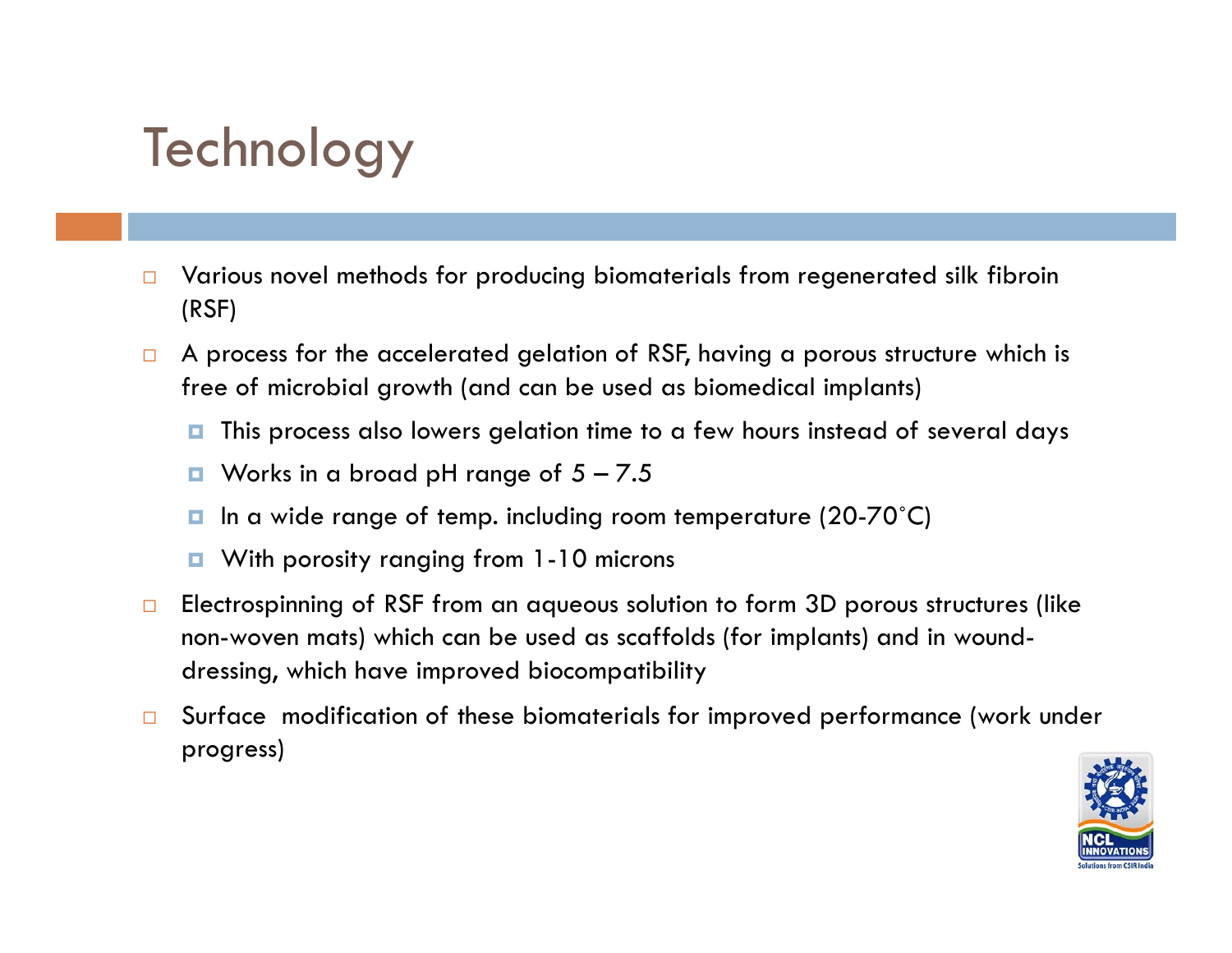## Applications\*

- $\Box$  In tissue engineering
	- **n** As scaffolds for treating people with diseased or malfunctioned organs
	- As bio-degradable bio-absorbable materials for body joints, cartilage and bone fixtures
	- $\blacksquare$  Ligament tissue engineering (due to lower inflammatory properties) its superior mechanical properties allow it to be used for Anterior Cruciate Ligament (ACL) found in the knee
- $\Box$ For repair of damaged or destroyed nerves (by regenerating the nerve)
- $\Box$  In wound healing bandages (provides a moist environment to facilitate reepithiliazation, re-modeling of connective tissues and collagenization)
- $\Box$ As controlled drug delivery vehicles
- $\Box$ Ocular treatments- preparation of contacts lens
- $\Box$  Silk fibroin peptides are used in cosmetics due to their glossy, flexible, elastic coating power, easy spreading and adhesion



\*Reddy, R.M. and G.V. Prasad, 2011. Silk-the prospective and compatible bio-material for advanced functional applications. Trends Applied Sci. Res., 6: 89-95.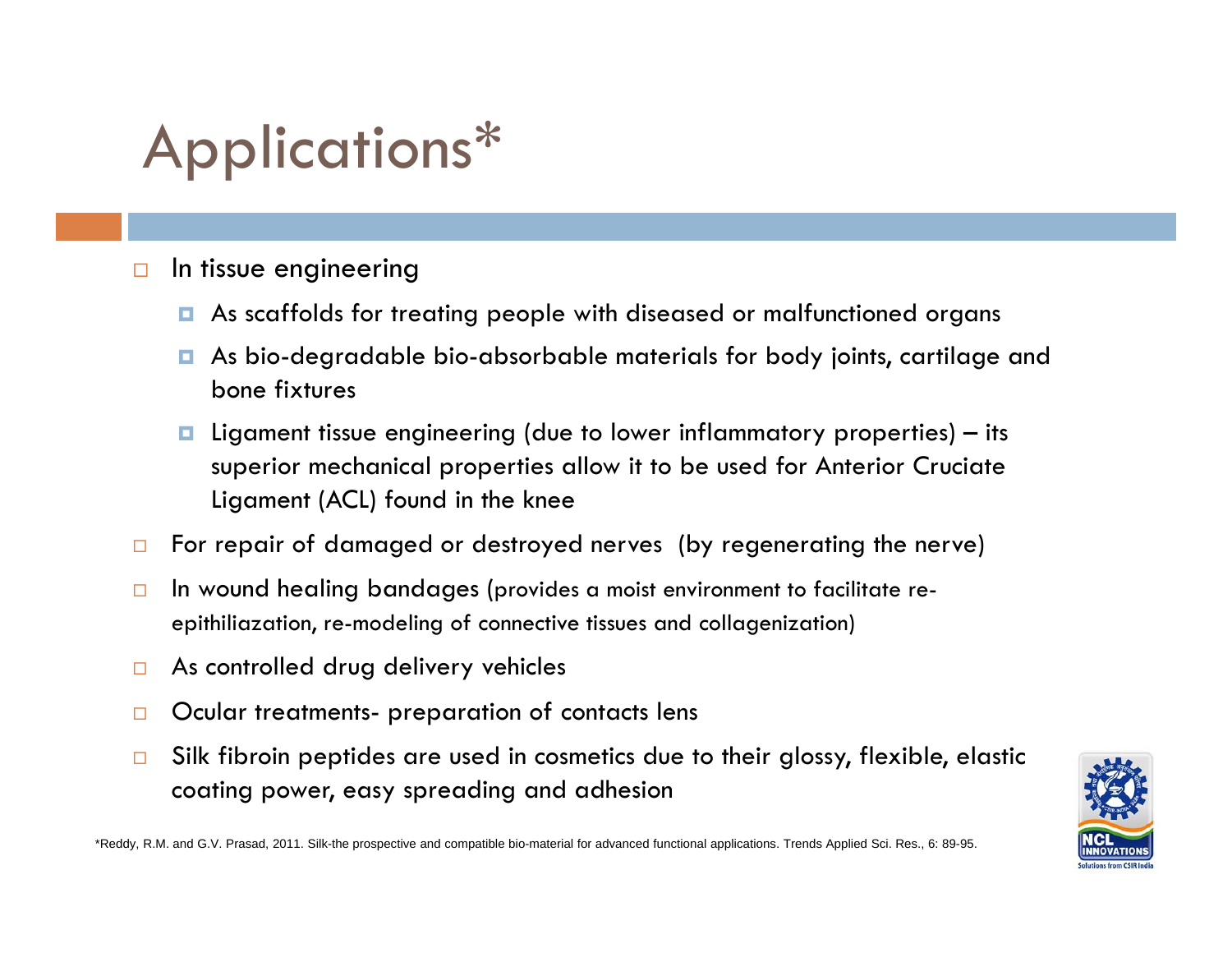## Market Potential

- $\Box$  The market for biomaterials such as RSF was predicted to be of \$37.6 billion for 2011 and projected to reach \$64.7 billion by 2015<sup>\*^</sup>
- $\Box$  The global market potential for tissue engineering and regenerative medicines has been expected to exceed \$118 billion by year 2013- mainly in the target potential areas of wound care and orthopaedics.\*\*
- $\Box$  With an annual growth of 8.3% through to 2014, the market size for Implantable Medical Devices in US only is believed to be \$33 billion currently. $^\#$

\* http://www.the-infoshop.com/report/mama179926-global-biomaterial.html - viewed 16/05/11

^ http://www.the-infoshop.com/report/inde180852-glob-biomaterial.html -viewed 16/05/11 \*\*http://www.medicalnewstoday.com/releases/141341.php- viewed 18/05/11 #http://www.freedoniagroup.com/Implantable-Medical-Devices.html -viewed 18/05/11

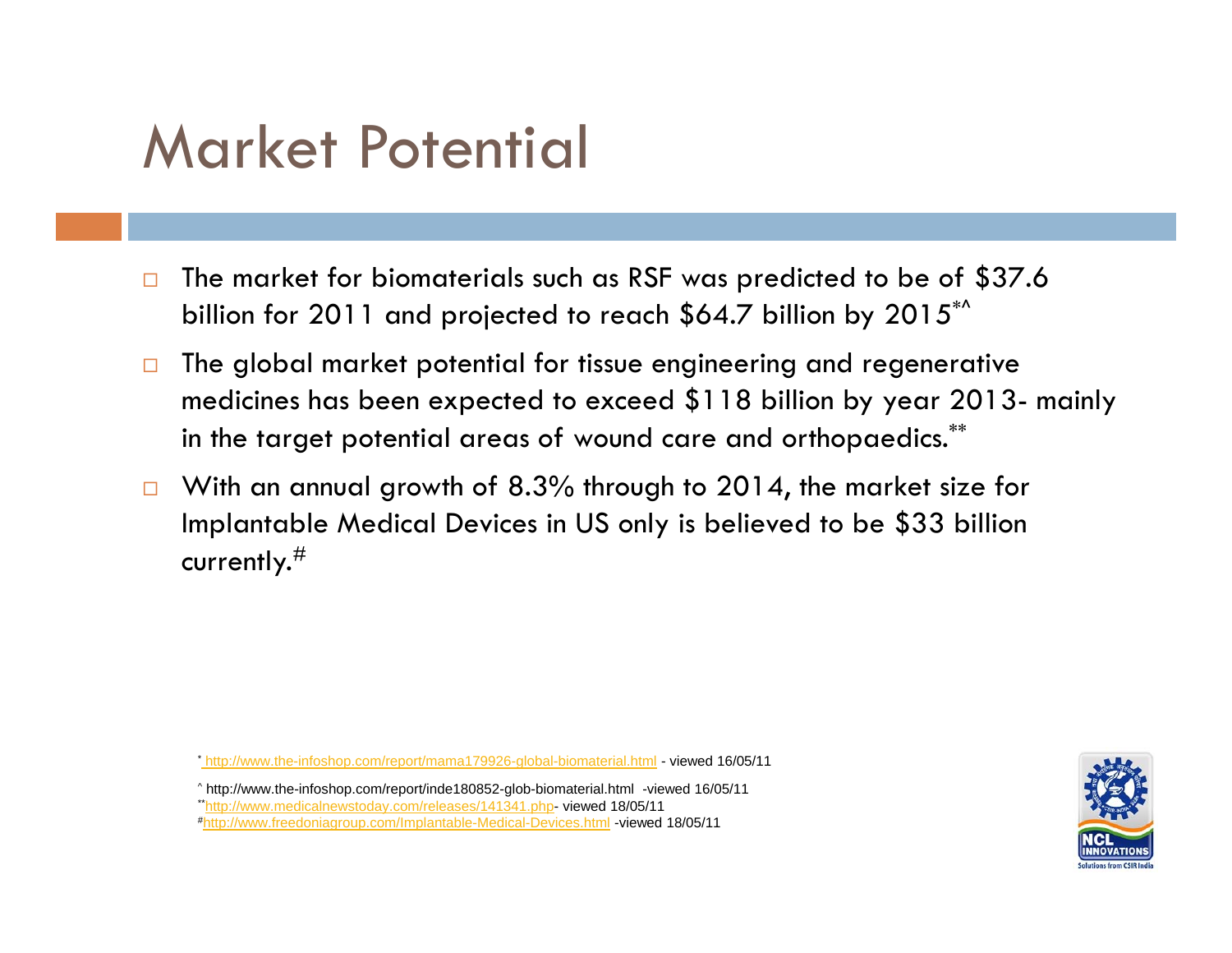## Value

- $\Box$ Biomaterials with enhanced biocompatibility and biodegradability
- $\Box$  Advantages of RSF biomaterials made through the novel gelation process
	- **G** Gelation in a few hours, instead of several days
	- **u** Works in ambient conditions of temperature and pH
	- $\Box$ With wide range of porosity (1- 500 nm)
	- **n** Free of microbial growth (superior performance of implants, lower toxicity)
	- $\Box$ Shorter gelation time opens-up the potential spectrum of applications of the materials developed using this method
- $\Box$  RSF biomaterials made from electrospinning from aqueous solution
	- **P** Process is cheaper and faster (as use of aqueous solution instead of organic solvent helps avoid several intermediate steps)
	- **I** Implant that could be reproduced with great consistency and quality

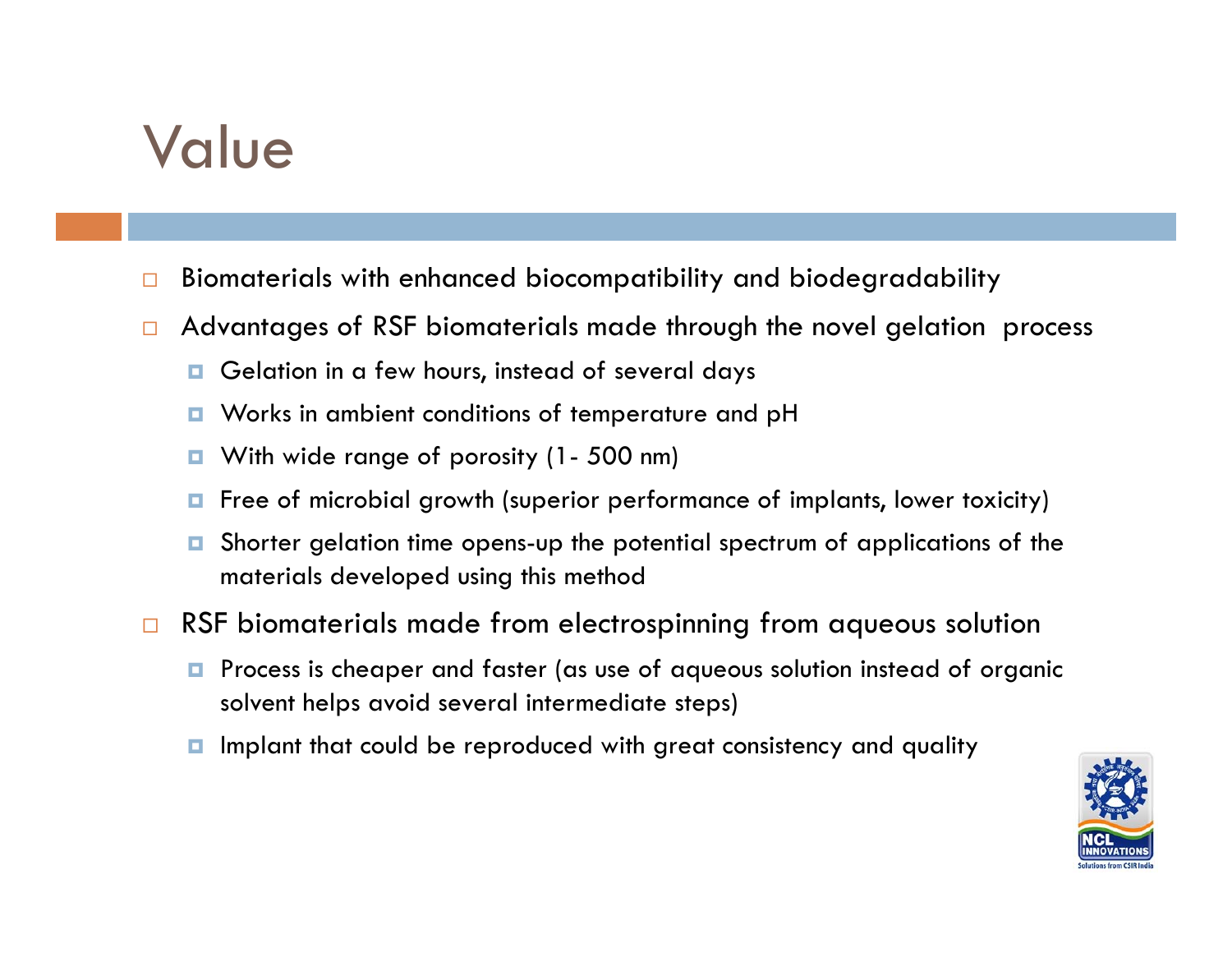## Technology Status, IP Status

- □ PCT/ US patent applications filed (<u>PCT/IN2010/000506</u>)
- $\Box$ Demonstrated at lab scale
- $\Box$ Ready to be licensed/commercialized

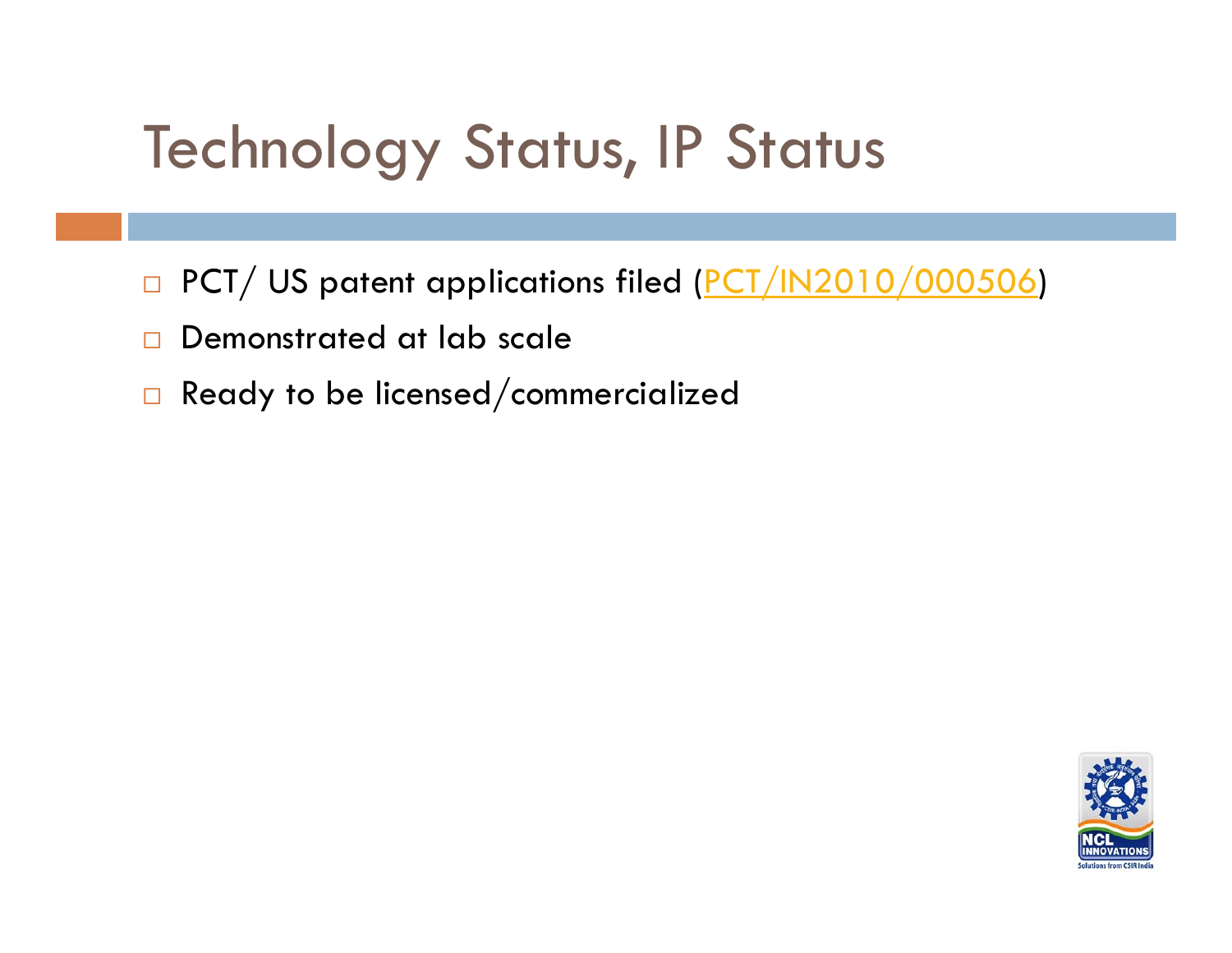## Links & References

- $\Box$  Reddy, R.M. and G.V. Prasad (2011) Silk-the prospective and compatible biomaterial for advanced functional applications. Trends Applied Sci. Res., 6, Pg 89- 95.
- $\Box$  Bettinger, C.J. et *al.* (2007) Silk Fibroin Microfluidic Devices, *Adv Mater. 19(5),* Pg 2847–2850*.*
- $\Box$  Harkin, D.G. et *al.* (2011) Silk fibroin in ocular tissue reconstruction, Biomaterials, 32, Pg 2445-2458.
- Collins, A. M. et al. (2009) Bone-like Resorbable Silk-based Scaffolds for Load- $\Box$ bearing Osteoregenerative Applications, Adv. Mater., 21, Pg 75-78.

#### **Contact Info:**

#### **Dr. Magesh N.**  Scientist, NCL Innovations National Chemical Laboratory Pune - 411008Phone: +91-20-2590-2982Fax: +91-20-2590-2983 Email: m(dot)nandagopal(at)ncl(dot)res(dot)in